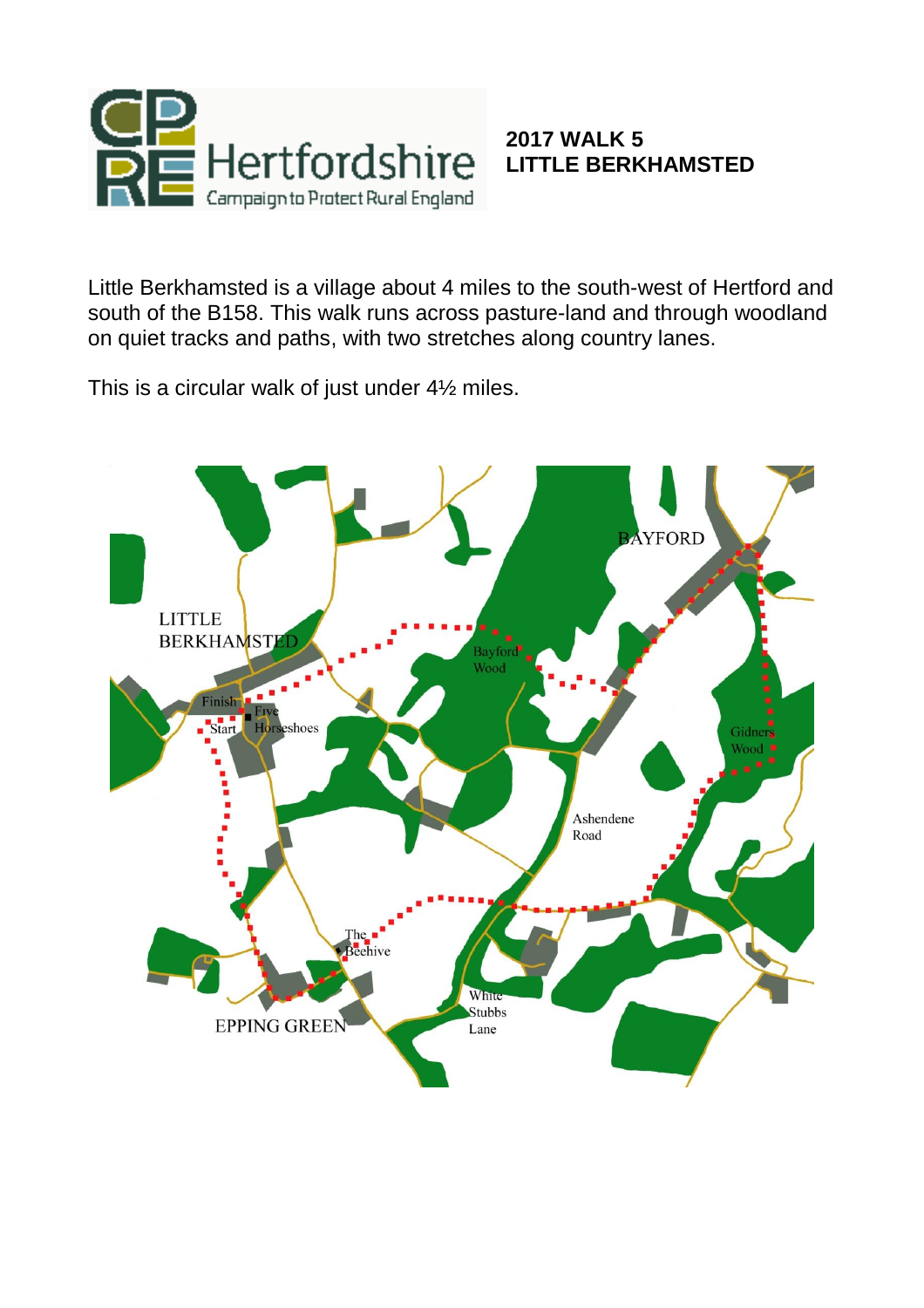**Park** on the roadside near the Five Horseshoes pub in the centre of Little Berkhamsted.

T

Take the footpath along the right hand edge of the playing field signposted Public Footpath 8 to Danes and Epping Green, which leaves the road almost opposite the pub. At the far end of the playing field turn left to follow the path (right) alongside two fields.

The path continues straight ahead through a narrow belt of woodland.

The path eventually meets a track coming from the left. Turn right to follow the track. Beyond the turning to Woodcock Lodge (on the right) the track becomes a surfaced drive with houses on the left. Keep straight on, following the track as it bends to the left just beyond a water tower and two communications masts (to the right). The drive eventually meets a road: turn left and immediately right onto the public footpath just before the Beehive pub, signposted to Bucks Alley.

Follow the path past a metal gate then keep straight across the grass field to a kissing gate. Go through the gate and straight across the next field to another gate by a large oak tree.

Beyond the gate turn right onto a bridleway running between trees (right).

When you meet the road turn left then right onto the road signposted to Broxbourne and Wormley (White Stubbs Lane).







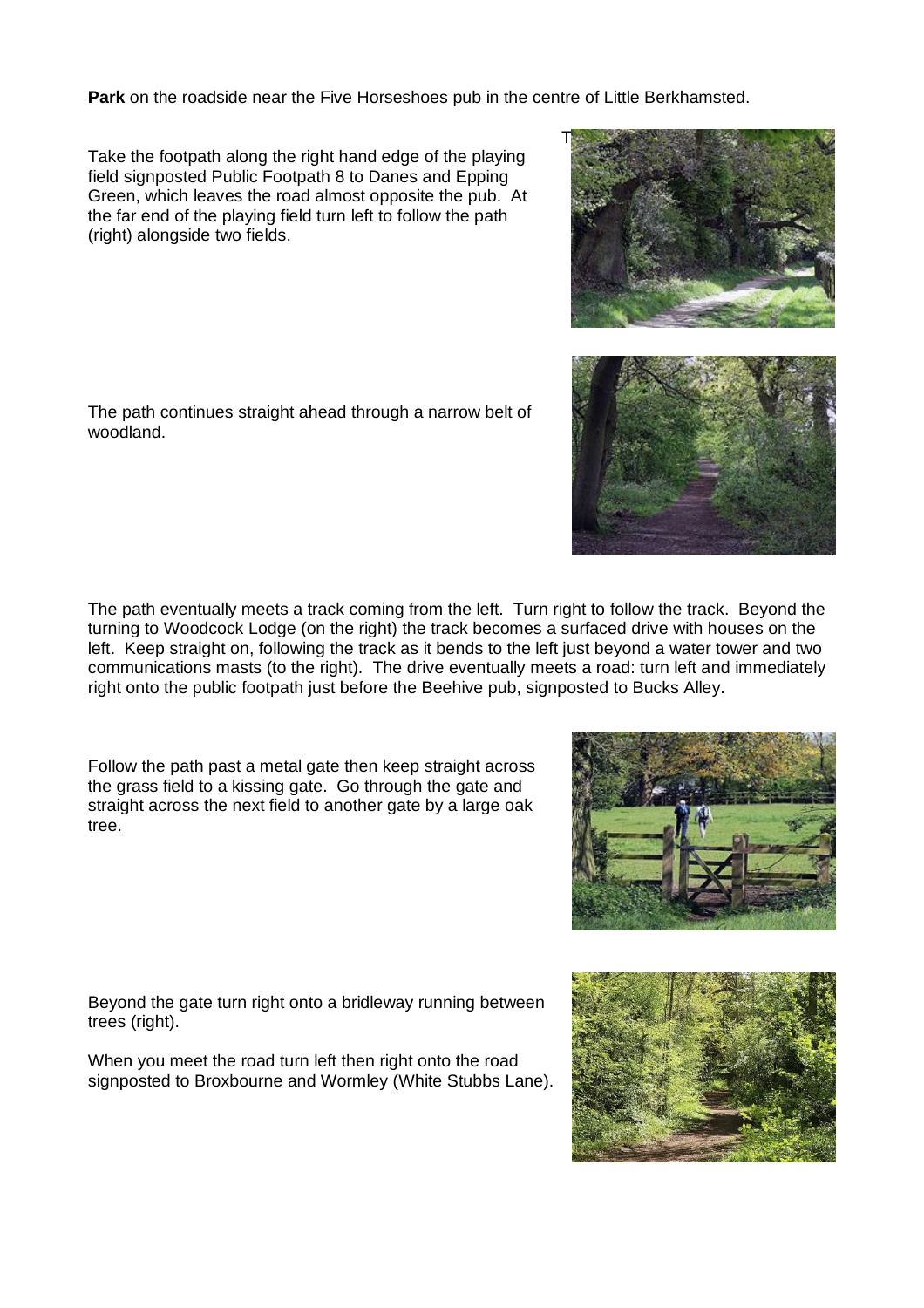Follow White Stubbs Lane for about 500 metres. Cross to the left-hand side of the road where the woodland begins on the left of the road (well before the road bends to the right), then turn left into the wood onto a track signposted Public Byway 8 to Bayford. The track runs close to the left-hand side of Blackfan Wood, then bends to the right to reach a house on the right. Turn left by the house and head north through and later alongside the right-hand edge of Gidner's Wood: the track dips downhill to a stream and up the other side through a belt of trees.

Where the track meets a road turn left and follow the road into Bayford. At the village green crossroads turn sharp left onto Ashendene Road, passing the front of the Baker Arms on your left. Or perhaps pause for a while beside the village pond (right).

Follow the pavement on the right-hand side of Ashendene Road until it runs out, then continue along the road, enjoying views of Gidner's Wood to the left.

About 800 metres (half a mile) from the centre of Bayford you will pass a row of red brick houses to your right. Turn right onto the track to the left of the last house (right).

This continues straight, then narrows into a path and turns left to cross a stile.

Beyond the stile follow the edge of the hedge round to the right and down towards Bayford Wood, passing the large oak tree in the hedgerow, pictured right.